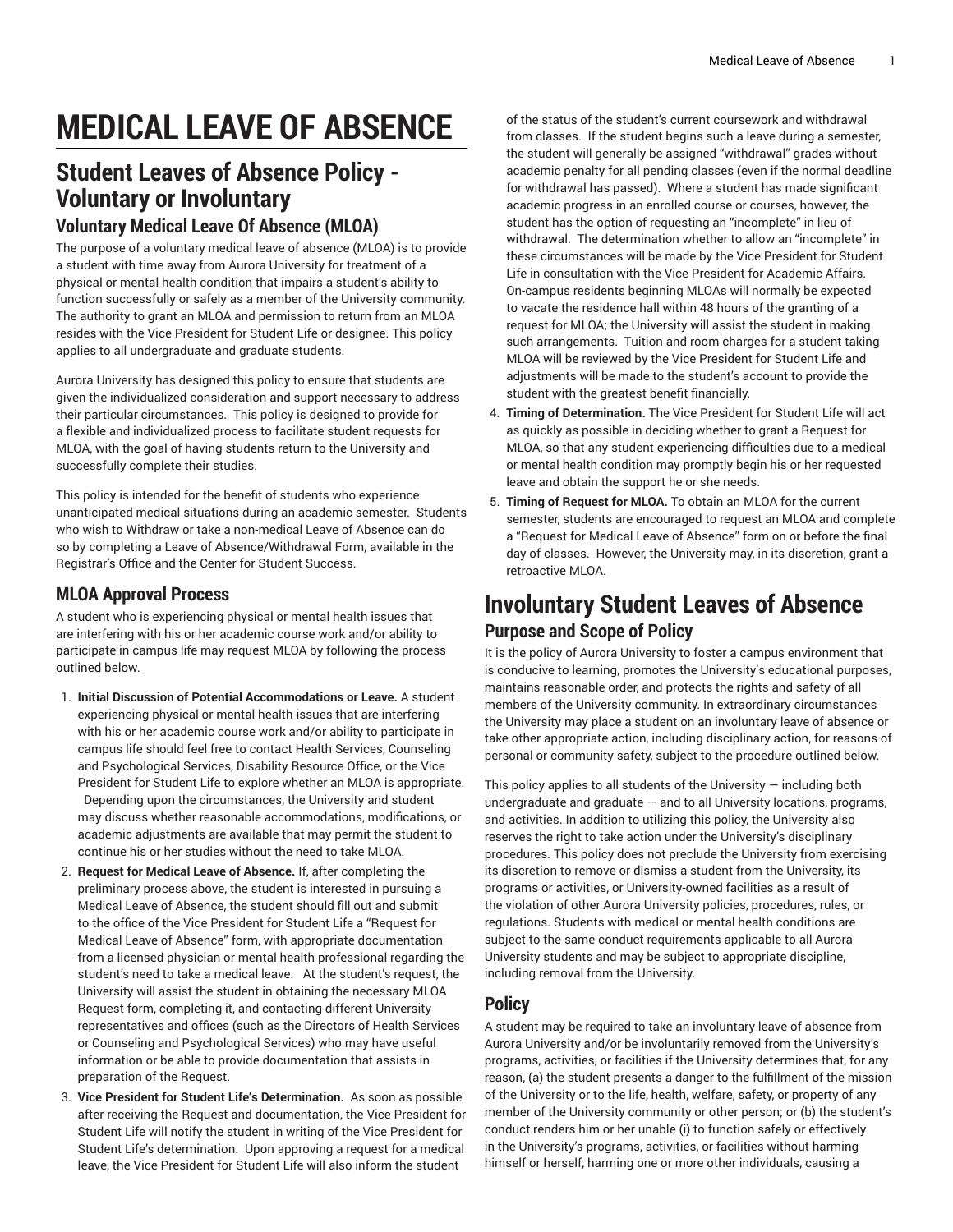disruption, or (ii) to be helped by mental or physical medical treatment. Such circumstances may include, but are not necessarily limited to, engaging in physical or sexual violence, activity involving illegal drugs or other controlled substances, disruptive conduct, conduct that threatens the safety of others, or conduct that demonstrates an inability to care for oneself.

The procedure outlined below will be initiated (i) only after reasonable attempts to secure a student's voluntary cooperation for a leave of absence have been pursued; or (ii) if a student refuses to agree to, or does not adhere to reasonable conditions established for, the student's return or reinstatement to the University, continued presence on campus, or continued presence in University housing or other University program or activity.

#### **Procedure**

The Vice President for Student Life or designee may be alerted to a student's concerning or troubling conduct from a variety of sources on campus and may take action accordingly. If the Vice President for Student Life deems it appropriate, this procedure may be initiated, subject to any modifications that the University deems appropriate in its discretion. Any pending disciplinary proceedings will usually be suspended pending a meeting with the student and evaluation of the student under this procedure, but this is a matter reserved to the University's discretion.

- 1. **Information gathering.** Upon initiation of this procedure, the Vice President for Student Life will consult on a confidential basis with others in the campus community who have knowledge regarding the student's conduct and circumstances and other appropriate persons with knowledge about the student's condition and circumstances (e.g., parents, healthcare providers) to determine whether the student is able to comply with this policy.
- 2. **Initial meeting with student/possible voluntary leave.** If practicable under the circumstances, the Vice President for Student Life will schedule a meeting with the student as part of the information gathering process. The student may be accompanied by a nonattorney advisor. At any time, the Vice President for Student Life may discuss with the student whether the student wishes to take a voluntary leave (i.e. medical leave of absence, leave of absence, or withdrawal) and may also attach appropriate reinstatement conditions to the granting of any such leave, to the extent such conditions are deemed necessary or appropriate for purposes of adhering to the conduct standards set forth in this policy.
- 3. **Individualized assessment.** Any determination that a student's conduct is inconsistent with the standards set forth in this policy shall be based on an individualized assessment. This assessment shall be based upon the best available objective evidence, which may include available medical information.
- 4. **Interim Involuntary Leave.** If the University concludes that a student presents an immediate danger (a) to the fulfillment of the mission of the University or to the life, health, welfare, safety, or property of any member of the University community or other person, or (b) demonstrates a serious inability to function safely or effectively in the University's programs, activities, or facilities without an immediate risk of harming himself or herself or others, the Vice President for Student Life may withdraw the student or restrict the student's access to classes and/or campus for an interim period before a final determination is made.
- 5. **Considering an involuntary leave.** If the review process outlined above does not (a) result in the student's decision to take a voluntary

leave or (b) the Vice President for Student Life's determination that no further proceedings are warranted, the Vice President for Student Life shall then determine whether, under all of the individual circumstances of the case, the University wishes to consider an involuntary leave of absence (or other non-interim involuntary action). If the Vice President for Student Life determines that the matter should be handled as an involuntary leave of absence (or other noninterim involuntary action), Vice President for Student Life shall proceed to make a final determination as follows.

- 6. **Final determination.** In making a final determination, the Vice President for Student Life will consider any information obtained during the preliminary review, as well as any other information that the student submits or that the Vice President for Student Life deems relevant. The Vice President for Student Life will also afford the student, who may be accompanied by a non-attorney advisor, an opportunity to be heard to the extent that such a meeting is possible. The Vice President for Student Life may also consult with other University representatives and appropriate health care providers on a confidential basis in making an individualized judgment based upon all of the facts and circumstances.
- 7. **Possible evaluation.** As part of this final determination, the Vice President for Student Life may require the student to schedule an evaluation by a qualified, licensed medical and/or mental health professional within and/or outside the University, with the student responsible for any costs of such evaluation and with the results of that evaluation to be shared with the Vice President for Student Life, the student, as well as with Director of Health Services and/or Director of Counseling and Psychological Services, as applicable. The University maintains a list of local treatment providers with experience in conducting these evaluations and will provide the list to the student as a resource. The Vice President for Student Life shall consider the results of this evaluation and other information collected in making a final determination.
- 8. **Communicating the final decision.** Any decision by the Vice President for Student Life to require an involuntary leave of absence (or other non-interim involuntary action) shall be communicated to the student in writing as soon as possible after the decision is rendered. The student has a right to be informed of the pertinent information upon which the decision is based, as well as the contemplated length of the leave, which will be determined on a case-by-case basis. The conditions under which a student may return to or seek readmission at the University will also be determined on a case-by-case basis and be specified in writing at or near the time that the decision is issued.
- 9. **Appeal.** Students have the right to appeal the Vice President for Student Life's decision in an involuntary leave situation. Any student appeal should be made in writing to the Executive Vice President within seven (7) days of the student's receipt of the written decision from the Vice President for Student Life. The grounds for appeal should be set forth in writing. The student may submit supporting documentation or other information in support of the appeal. The Executive Vice President will decide the appeal as soon as is practicable and will issue a written decision regarding the appeal. That decision shall be final.

## **Reinstatement after a Medical or Involuntary Leave of Absence**

A student on an approved MLOA or Involuntary Leave of Absence must be reinstated by the Vice President for Student Life before the student may register for classes and resume coursework at Aurora University. Until such time as the student is reinstated by the Vice President for Student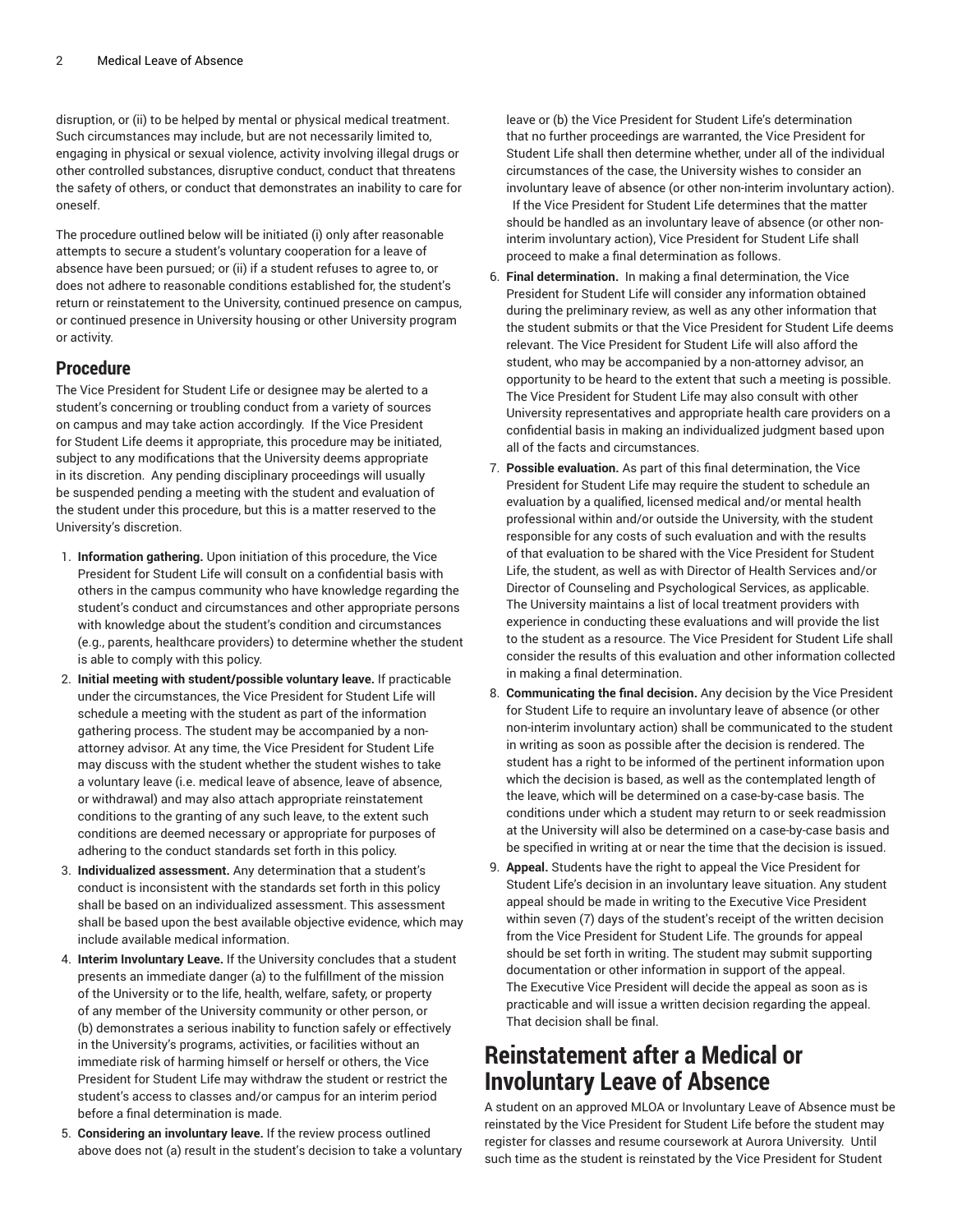Life, a student on an approved MLOA or Involuntary Leave of Absence retains his or her student status with the University per the following stipulations:

- 1. Students on an approved MLOA or Involuntary Leave of Absence for no more than two consecutive semesters (excluding summer) will generally be allowed to return under the catalog that was in effect when they were last enrolled as long as this does not result in an obligation on the part of the university to provide coursework or programs that have been altered or discontinued in the interim.
- 2. Students on an approved MLOA or Involuntary Leave of Absence for more than two consecutive semesters (excluding summer) will be required to return under the catalog in effect at the time of their return.
- 3. For students who begin an approved MLOA or Involuntary Leave of Absence before the end of the second week of the semester, the counting of consecutive semesters will begin with the current semester. For students who begin a LOA after the end of the second week of the semester, the counting of consecutive semesters will begin with the next semester (excluding summer).
- 4. For students on an approved MLOA or Involuntary Leave of Absence who have existing approved incomplete/deferred grades, the original deadline for completion of work for an X or I grade will be maintained unless an extension is approved by the Dean of Academic Administration before or at the time of the approval of the MLOA. Alternatively, the existing X or I grade may also be converted to a W grade if approved by the Vice President for Student Life in consultation with the Dean of Academic Administration.

When a student is interested in returning to the University following an approved MLOA or Involuntary Leave of Absence, the student should take the following steps to initiate the reinstatement process.

- 1. Contact the Vice President for Student Life. The student should first contact the Vice President for Student Life to communicate the student's interest in returning to the University, as far in advance of the desired return date as is reasonably possible. The student must complete and submit to the Vice President for Student Life a Reinstatement Form (and housing application, if applicable). The University requests that students submit any request for reinstatement and any supporting materials by July 15 for consideration for the Fall Semester and by December 1 for the Spring Semester. Reinstatement is generally not available for the summer session. This schedule will help ensure that the Vice President for Student Life (and other University offices that the Vice President for Student Life chooses to involve, such as Health Services or Counseling and Psychological Services) will have adequate time to review the student's request for reinstatement and make a determination. If materials are received shortly after the applicable deadline, if information is missing, or if the University needs additional time to process the student's request, the University may elect to treat the request as one to return for the following semester rather than the semester originally identified by the student. However, the University will make every effort to be flexible and attempt to honor a student's request to return for the desired semester.
- 2. Information Requested by Health Services and/or Counseling and Psychological Services. Depending upon the circumstances underlying the student's original MLOA or Involuntary Leave of Absence, and pursuant to the Vice President for Student Life's discretion, the Vice President for Student Life may consult with Health Services and/or Counseling and Psychological Services

in evaluating a request to return. The University will determine on a case-by-case basis what information, if any, Health Services and/or Counseling and Psychological Services may require to assess a student's readiness to return following a leave of absence. Depending upon the nature and individual circumstances surrounding a particular student's leave of absence, the University may require information demonstrating that the student has the capability to handle day-to-day functioning in the University academic and living environment, with or without reasonable accommodations. Any decision whether to require this information will be made on an individualized basis and will be conveyed to the student, to the greatest extent possible, at the time the student is placed on Leave. There are many ways in which a student might be able to demonstrate his or her readiness to handle day-to-day functioning, including but not limited to information from medical providers or documentation from a reliable adult (non-family member) who has had significant interaction with the student during the leave of absence. Such information, if required, (a) should include an assessment of the student's ability to successfully complete coursework, internships, or other academic requirements and to participate safely in University programs and activities; and (b) the basis for any recommendation that the student is ready to return to University.

- 3. Vice President for Student Life's Determination. The Vice President for Student Life will evaluate the information provided by Health Services and/or Counseling and Psychological Services, as well as the request provided by the student, and make a determination whether the student may return to the University. Reinstatement is based on the student's readiness to manage a full-time course load (minimum of 12 credits for undergraduates; minimum of 6 credits for graduate students) or a comparable course load to the load that the student managed prior to his or her leave. The Vice President for Student Life will notify the student in writing of the determination. Factors the Vice President for Student Life will typically consider include but are not necessarily limited to:
	- a. Evaluation and recommendation by Health Services and/or Counseling and Psychological Services;
	- b. The student's demonstrated ability to engage in productive and realistic academic planning;
	- c. The student's ability to participate safely and independently in the University's programs and activities;
	- d. The student's personal statement included on the Reinstatement Form;
	- e. Any coursework completed or employment during the MLOA or Involuntary Leave of Absence; and
	- f. Any other factors that the Vice President for Student Life deems relevant under the student's particular circumstances.

#### **Negative Recommendation**

If upon review, Health Services and/or Counseling and Psychological Services submits a recommendation to the Vice President for Student Life that a student is not ready for return, or if the Vice President for Student Life otherwise concludes that the student is not ready to return, the student will be advised of this negative determination in writing, at which time the University will also explain the concerns underlying the negative determination and, as appropriate, set forth recommendations that will enhance the student's chance of a positive determination the next time the student's request is considered. A student may appeal a negative recommendation to the University by submitting an appeal letter in writing to the Executive Vice President within 10 calendar days of receiving notice of the negative recommendation. The student may also